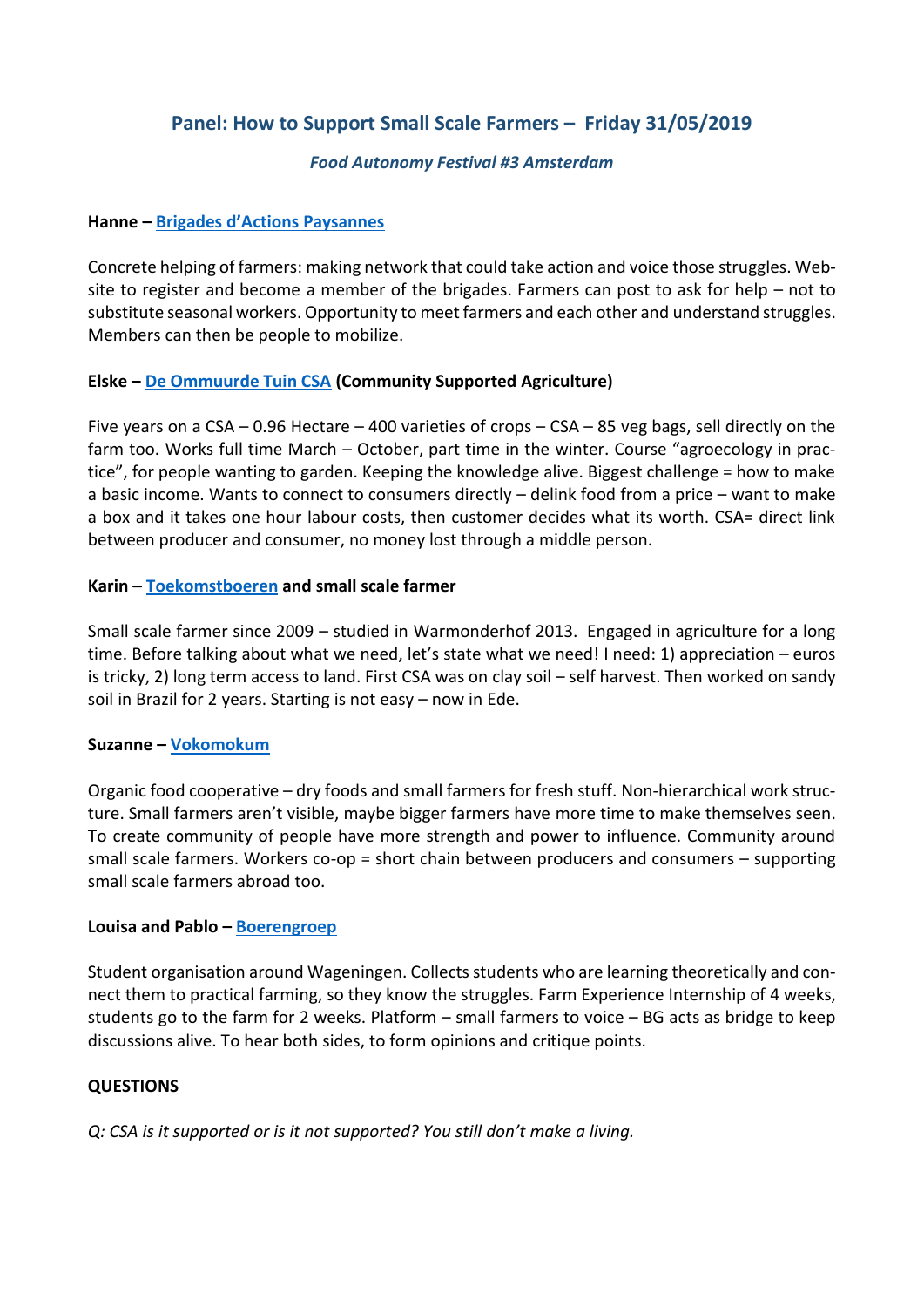E – bases prices on what organic shops sell for, but we also have the autonomy to make our own prices.

K – went to a workshop on how to not get overworked. As a farmer you are supporting the community. CSA in Wageningen – AGM – members notices farmer was not saving up for retirement, encouraged him to do so – transparent finances. Freiburg CSA of 8 people – calculate the cost of running the farm, show to members, ask if members can pay for this, if they cannot, the CSA does not run.

BG – want students from different subjects – plant breeding student for eg. That connection that sparks in people's heads of being with the soil. "Circle of farming" -FEI. Ask farmers what kind of research they need.

VM: visibility – workaway – people can do website / online work that as a farmer you don't have the time for or find appealing.

K: lettuce will bolt, need to sell it now. Local shops used to buy local stuff, now all a part of Odin so they cannot buy. Only harvest when it's ready.

Amsterdam vs. Countryside

Fermented foods as value added products for farmers?

Farmers want to sell – so they go to the shop – it's a lot of work. Need to re-think how to take work from the farm.

Group of people once every 6 weeks you have to do veg boxes etc. also a team emergency harvesting and fermentation.

We (farmers) don't have the money to pay people's wages.

In the countryside if you are not local, people have a fear of the unknown.

Anyone who's part of the CSA – membership fee and you work on the land – integrated on certain points. People integrated into the network not only as consumers.

Foundation for small scale farmers is community.

To stop dichotomy between producers and consumers. How can you be in solidarity without only being consumer?

VK – don't have legal structure.

The land prices in the NL is the highest in the whole world – very strong speculation – rich people buying all the land.

E – our CSA is 0.96 because it doesn't reach the quota of 1 hectare we are being forced to pay 1000 euros more in rent per year. Sandy soil. Policies that protect the bigger farms, when it is the smaller farmers that desperately need all the help they can get.

# **Q: more privileged people as customers. How do you upscale from niche market?**

A - put solidarity in front of the CSA concept – in general it's rich and informed people.

VK – co-op is left thinking people from anarchist circle – not so many rich people – as a workers coop you are obliged to do 6 shifts a year. A lot of strata of income in groups. People talk and tell other people – word of mouth.

Albert Heijn convenience culture.